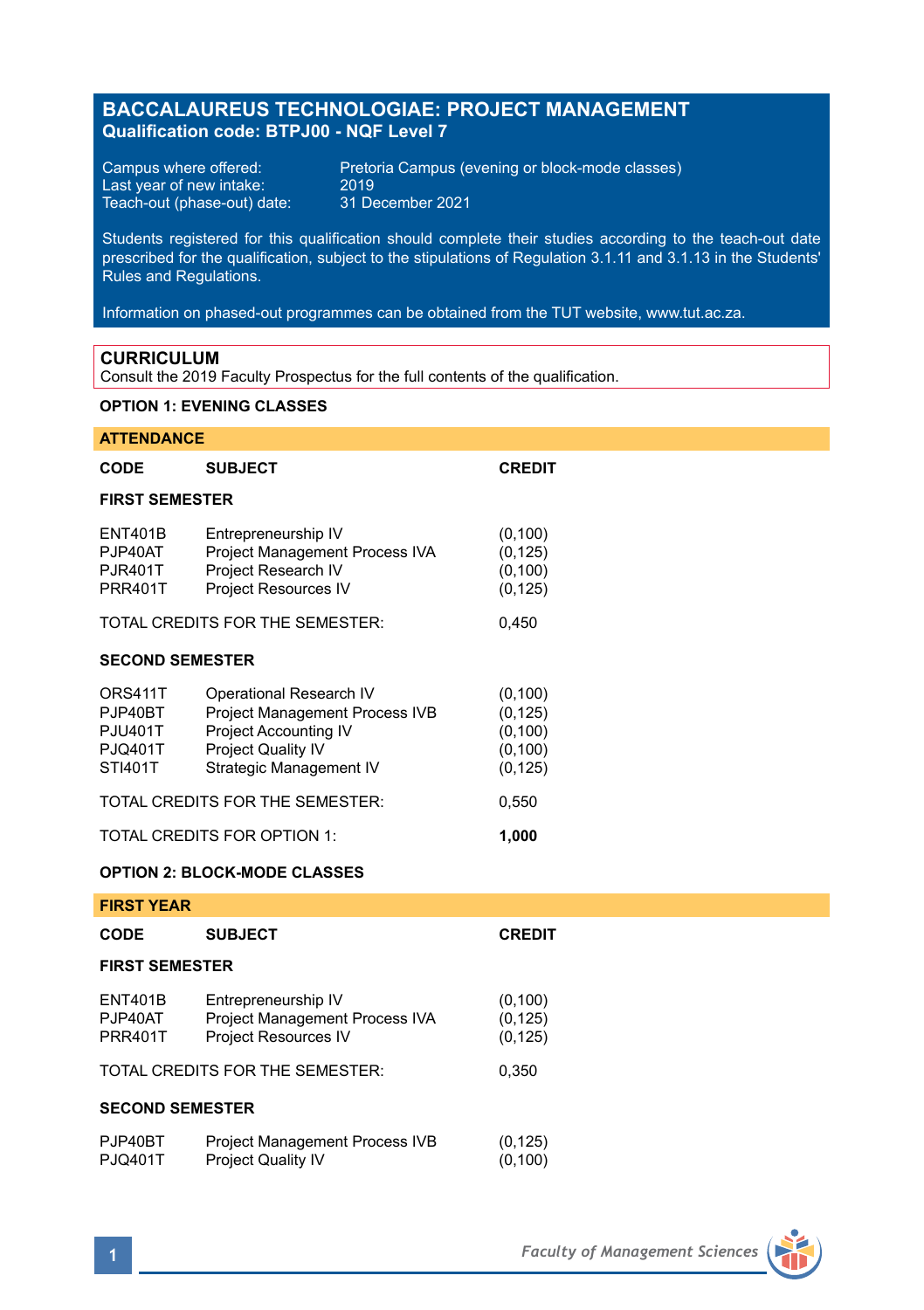| <b>PJU401T</b>                  | <b>Project Accounting IV</b> | (0, 100) |  |
|---------------------------------|------------------------------|----------|--|
| TOTAL CREDITS FOR THE SEMESTER: |                              | 0.325    |  |

| <b>SECOND YEAR</b>                   |                                                                           |                                  |  |  |  |
|--------------------------------------|---------------------------------------------------------------------------|----------------------------------|--|--|--|
| CODE                                 | <b>SUBJECT</b>                                                            | <b>CREDIT</b>                    |  |  |  |
| <b>FIRST SEMESTER</b>                |                                                                           |                                  |  |  |  |
| ORS411T<br><b>PJR401T</b><br>STI401T | Operational Research IV<br>Project Research IV<br>Strategic Management IV | (0, 100)<br>(0, 100)<br>(0, 125) |  |  |  |
| TOTAL CREDITS FOR THE SEMESTER:      | 0.325                                                                     |                                  |  |  |  |
| TOTAL CREDITS FOR OPTION 2:          | 1.000                                                                     |                                  |  |  |  |

# **SUBJECT INFORMATION (OVERVIEW OF SYLLABUS)**

The syllabus content is subject to change to accommodate industry changes. Please note that a more detailed syllabus is available at the Department or in the study guide that is applicable to a particular subject. At time of publication, the syllabus content was defined as follows:

**E**

# **ENTREPRENEURSHIP IV (ENT401B) 1 X 3-HOUR PAPER**

*(Subject custodian: Department of Management and Entrepreneurship)*

Introduction to strategic management. Strategic management model for a business. Situational analysis of a business. Strategy formulation, implementation and control. Continuous improvement approaches. Case studies and projects. Entrepreneurship: principles, innovation, creativity, opportunities, entrepreneurial options, sources of support. (Total tuition time: ± 40 hours)

## **O**

# **OPERATIONAL RESEARCH IV (ORS411T) 1 X 3-HOUR PAPER (OPEN BOOK)**

*(Subject custodian: Department of Operations Management)* Risk and decision analysis. Network analysis (PERT and CPM). Fundamentals of decision theory. Decision trees and utility theory. Normal distribution. Sensitivity analysis. Monte Carlo simulation. Value of information. Modelling techniques. Probability distribution types. Judgement and biases. (Total tuition time: ± 45 hours)

## **P**

# **PROJECT ACCOUNTING IV (PJU401T) 1 X 3-HOUR PAPER**

# *(Subject custodian: Department of Operations Management)*

Project management and accounting, finance strategy and strategic project management, accounting, finance and project management, cost estimating and budgeting, project financing, project revenue and cash flows, risk assessment, earned value analysis. (Total tuition time: ± 45 hours)

# **PROJECT MANAGEMENT PROCESS IVA (PJP40AT) 1 X 3-HOUR PAPER**

*(Subject custodian: Department of Operations Management)* Concepts and theory of project management. Project initiations. Project planning. Project control. Project execution. Project termination. Project reporting. Project prioritisation. Stakeholder management. (Total tuition time: ± 32 hours)